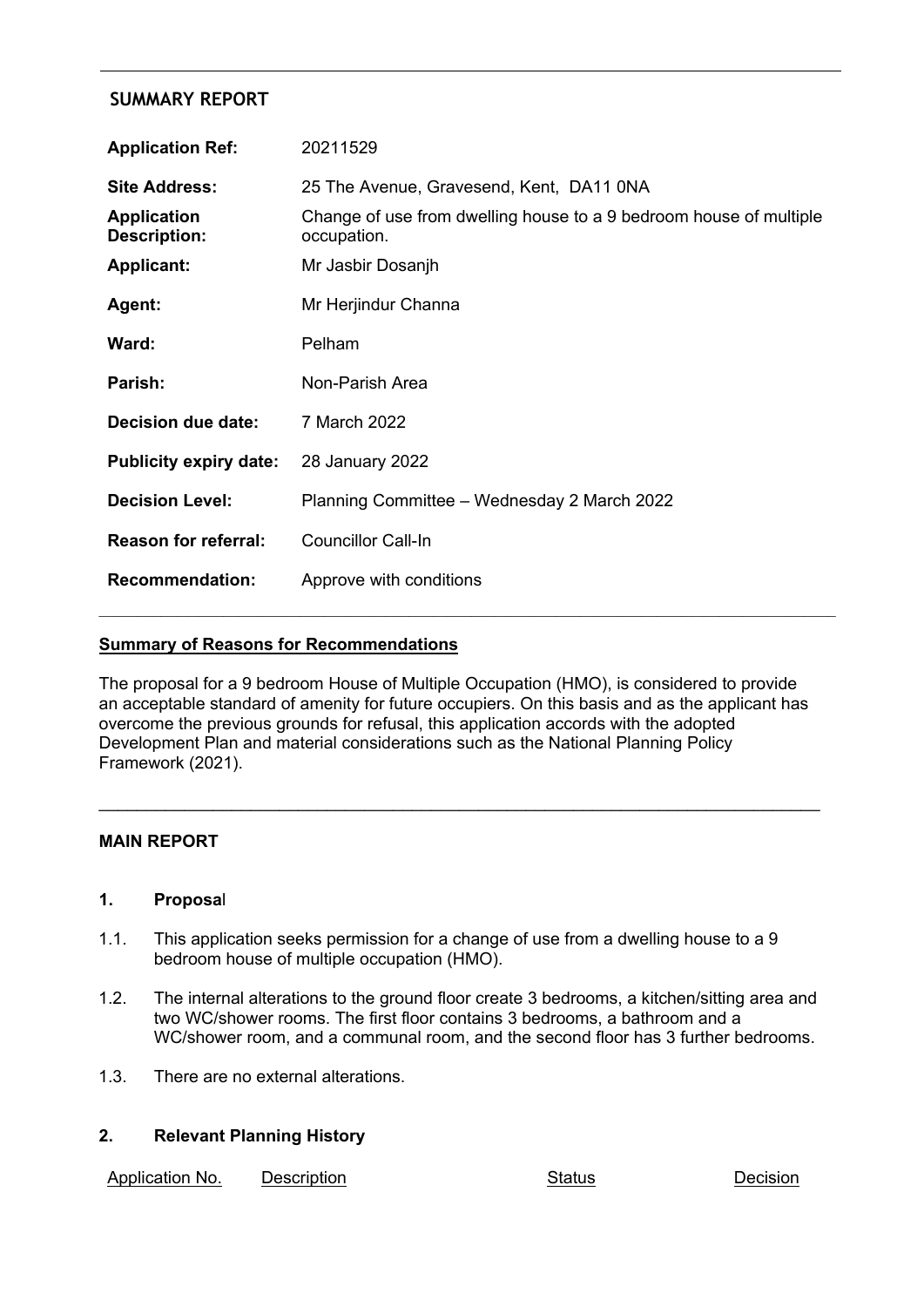| 20211047 | Retrospective application for<br>change of use from dwelling house<br>to a 11no. bedroom house of<br>multiple occupation. | Refused   | 26.11.2021 |
|----------|---------------------------------------------------------------------------------------------------------------------------|-----------|------------|
| 20210980 | Erection of a brick built outbuilding<br>in the rear garden to form a gym<br>and storage.                                 | Refused   | 22.10.2021 |
| 20210529 | Erection of single storey rear<br>extension.                                                                              | Permitted | 21.06.2021 |
| 20170260 | Erection of a single storey rear<br>extension.                                                                            | Permitted | 12.06.2017 |
| 19910683 | Change of use of single family<br>dwelling to residential care home<br>for the elderly.                                   | Permitted | 24.03.1992 |
| 19850219 | Erection of single storey rear<br>extension to form kitchen breakfast<br>area shower room and wc                          | Permitted | 14.06.1985 |

# **3. Planning Policy, Development Plan and other Material Considerations**

# **Development Plan**

3.1. The Development Plan for Gravesham currently comprises:

Gravesham Local Plan Core Strategy and Policies Map, September 2014; Saved policies in the Gravesham Local Plan First Review, November 1994; *The Kent Minerals and Waste Local Plan 2013 - 2030 (July 2016, revised 2020)*

3.2. The relevant policies for this proposal are as follows:

### Gravesham Local Plan Core Strategy 2014

- CS01 Sustainable Development
- CS02 Scale and Distribution of Development
- CS11 Transport
- CS12 Green Infrastructure
- CS14 Housing Type and Size
- CS19 Design and Development Principles
- CS20 Heritage and the Historic Environment

### Saved Policies in the Gravesham Local Plan First Review 1994

- H5 Increasing the Housing Stock by the Conversion of Existing Buildings
- TC3 Development Affecting Conservation Areas
- T1 Impact of Development on the Highway Network
- P3 Vehicle Parking Standards
- 3.3. Paragraph 33 of the NPPF 2021 sets out that those policies within adopted local plans should be reviewed to assess whether they need updating at least once every five years, and should then be updated as necessary. Such reviews are also a legal requirement as set out in Regulation 10A of the Town and Country Planning (Local Planning) England Regulations 2012.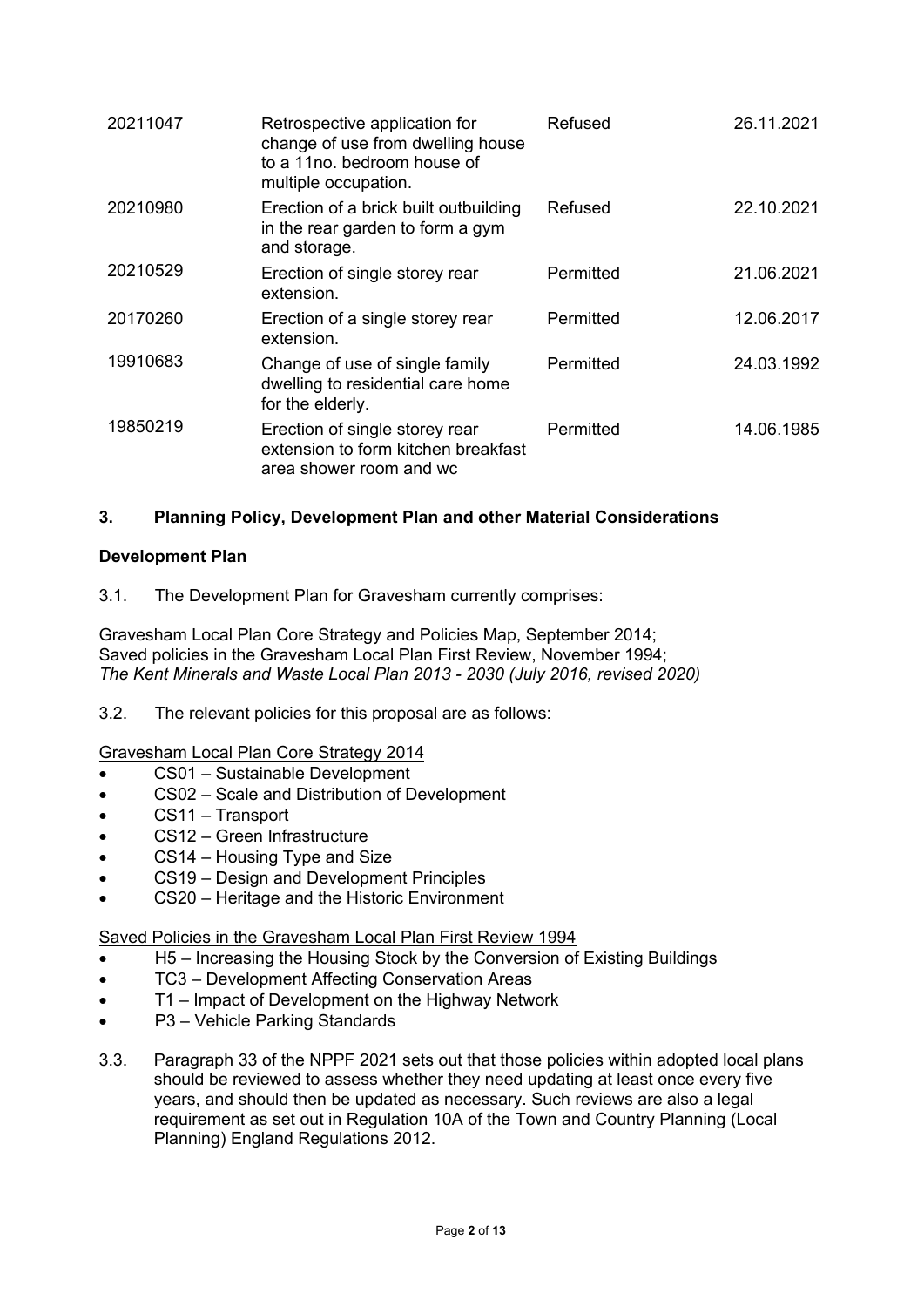- 3.4. The Council undertook such a review in September 2019 and the review found that the adopted Local Plan Core Strategy is in need of a partial review in terms of Policy CS02, due to the increased need for housing since the Local Plan Core Strategy was adopted, and the need to ensure a sufficient land supply exists to meet this need. Whilst saved policies from the Local Plan First Review 1994 generally conform with the NPPF 2021, the Council will also seek to replace these saved policies via the emerging Local Plan.
- 3.5. Given Gravesham's current inability to demonstrate a 5 year housing land supply, and as the delivery of housing was substantially below (less than 75%) that required by the Housing Delivery Test, the housing delivery element of Core Strategy Policy CS02 must be regarded to be out of date, as required by the Paragraph 11(d) of the NPPF 2021. This requires that in regard to housing development, planning permission should be granted unless:
	- i. the application of policies in this Framework that protect areas or assets of particular importance provides a clear reason for refusing the development proposed; or
	- ii. any adverse impacts of doing so would significantly and demonstrably outweigh the benefits, when assessed against the policies in this Framework taken as a whole.
- 3.6. In the Gravesham context, the policies referred to in paragraph 11(d)(i) above are those set out in the NPPF 2021 at footnote 7 (rather than those in development plans) relating to any of the following:
	- Habitats sites (and those sites listed in NPPF 2021, paragraph 181)
	- Sites of Special Scientific Interest;
	- Green Belt;
	- Local Green Space;
	- Areas of Outstanding Natural Beauty;
	- Irreplaceable habitats;
	- Designated heritage assets (and other heritage assets of archaeological interest, see NPPF 2021, footnote 68); and
	- Areas at risk of flooding or coastal change.
- 3.7. In determining applications for planning permission involving housing, the Council will therefore apply a weighted balance in favour of granting planning permission in accordance with relevant case law and guidance, having regard to the acceptability or otherwise of the proposals when evaluated against development plan policy, the need to make efficient use of land (paragraph 121(c)) in context, the relative contribution the proposal makes towards the alleviation of any shortfall in housing delivery at that time and any other considerations material to the proposed development.

### **Other Material Considerations**

National Planning Policy Framework 2021

- Section 2 Achieving sustainable development
- Section 8 Promoting healthy and safe communities
- Section 9 Promoting sustainable transport
- Section 11 Making effective use of land
- Section 12 Achieving well-designed places
- Section 15 Conserving and enhancing the natural environment
- Section 16 Conserving and enhancing the historic environment

### Supplementary Planning Guidance (SPG)

SPG2 – Residential Layout Guidelines (2020)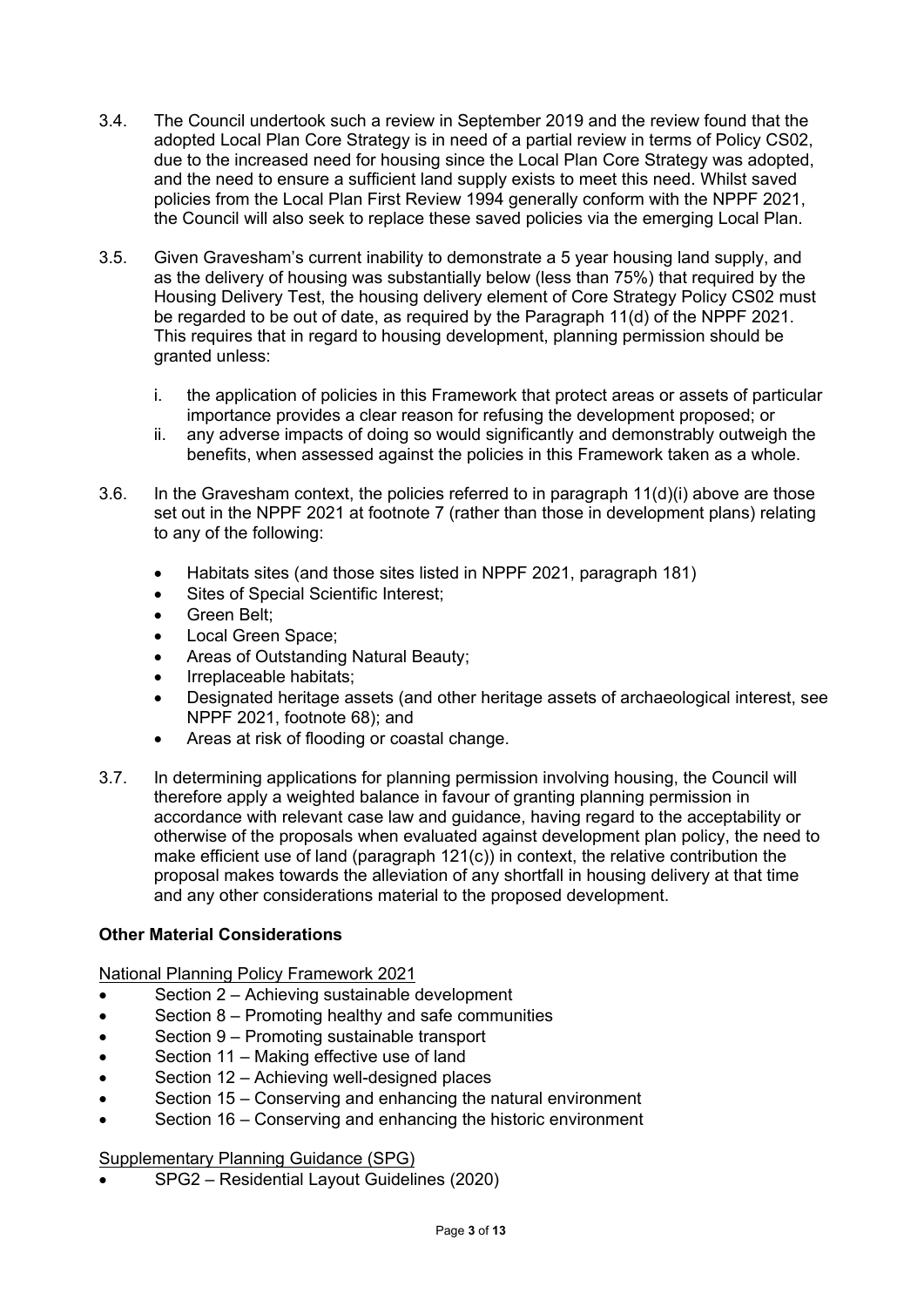- SPG4 KCC Parking Standards (2006)
- Guidance to HMO Amenity Standards (2006)
- Pelham Road/The Avenue Conservation Area Appraisal (2009)
- Technical Housing Standards Nationally Described Space Standards (2015)

# **4. Consultations, Publicity and Representations**

- 4.1. The application has been advertised by individual neighbour letters to 21 properties, and on site. The consultation periods expired on 11 and 28 January 2022 respectively. There have been 7 representations in total, objecting on the following grounds:
	- The plans detract from the current character of the area and fail to make a positive contribution to the environment.
	- There are already a large number of HMOs in the area (54% in the Pelham Road/The Avenue Conservation Area), and none have more than 6 occupants. The change of family homes into HMOs is changing and negatively impacting on the neighbourhood.
	- Poor standards of amenity for future occupants, failing to create better places to live: There are not enough bathrooms for the occupant numbers or washbasins in the bedrooms; the kitchen/sitting room/communal room are too small for 9 occupants; some of the bedrooms seem small.
	- There is likely to be a real intention to use the 'communal room' as a bedroom later on.
	- It is not clear that the rooms would only be for single occupation when previously the applicant has stated they may be double rooms.
	- The proposed area for bins is unlikely to be used as it should be and will be insufficient, particularly as a large number of bins are likely to be required for the proposed number of occupants. No bin storage enclosures have been provided.
	- The development will increase parking problems.
	- The two parking permits proposed to be requested is not likely to be enough.
	- There are already people living in the property.
	- The extension has already been built and does not have rooflights as shown on the plans.
	- As this development is retrospective, it would appear to be a deliberate attempt to put pressure on granting planning permission.
	- The development will (and already has) increase(d) noise. It is unclear whether acceptable soundproofing has been used.
	- The development has increased litter and anti-social behaviour.
- 4.2. Local Ward Councillors have also been consulted on the application, with Councillor Haye (as Ward Councillor) responding as follows:

My concerns are both for the occupants and the residents.

For the occupants: There is still a lack of communal space. The communal room on the first floor measuring 6.7 sqm is not acceptable, especially after furniture is added to the room. The lack of toilet facilities - only 3 shown, 1 on the first floor and 2 on the ground floor. There is no w/c facility on the top floor.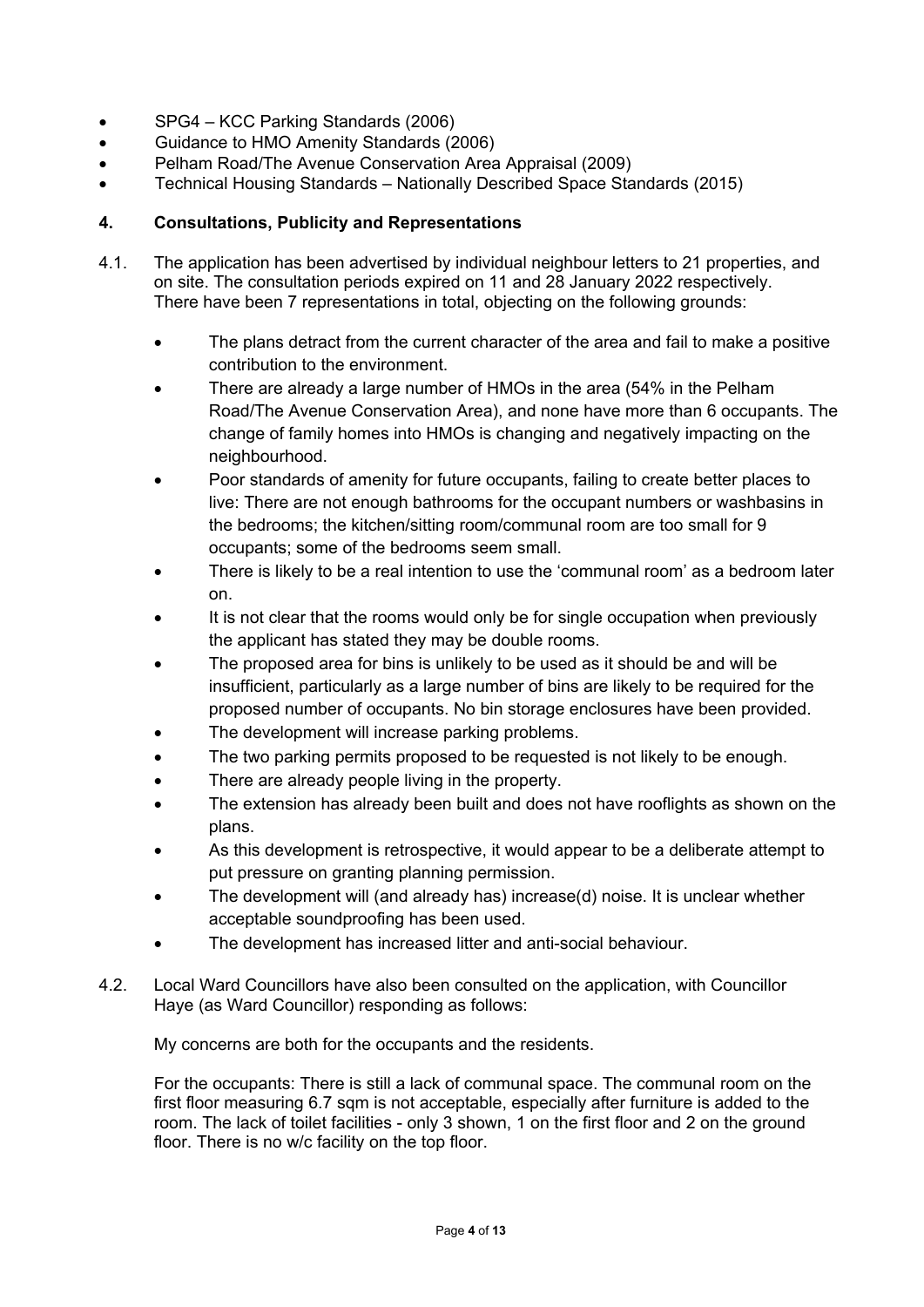For the local residents: The application if granted will have an effect on the local parking, increase anti-social behaviour and put more strain on local amenities.

4.3. Kent Police, KCC Heritage and KCC Highways and Transportation were also consulted and their comments are below.

# Kent Police

Kent Police has commented that if the application is to be approved a condition is strongly requested to be included to address the following points:

1. Any access route to either of the side elevations is monitored with access control.

2. Perimeter treatments including gates must be designed to protect those using the garden areas but must not affect the security to neighbouring properties.

3. The open front area, particularly with ground floor bedrooms is a concern for unauthorised access whether welcome or not and requires monitored CCTV and secure gated frontage.

4. Lighting and CCTV details to be included in the application and must work together and for the protection of the users, staff and neighbours.

5. Doorsets should meet PAS 24: 2016 UKAS certified standard, this includes those to the apartments and the balconies.

6. The covered access outside the communal front door must not allow loitering thus stopping residents and authorised visitors from using it without fearing crime. It must be lit and designed to provide no hiding space.

7. Windows on the ground floor or potentially vulnerable e.g. from flat roofs or garden walls and including the roof lights to the ground floor should also meet PAS 24: 2016 UKAS certified standard.

8. The Communal Access Control to meet SBD Homes 2019 standards and include alarms on all the emergency access doors.

9. Communal mail delivery for the apartments needs to be "through the wall" or sited at the front with CCTV coverage, be of robust construction (SBD or Sold Secure standard) and have anti-fishing design.

10. The communal doorset needs to be duel fire and security certification. Access Control to be in accordance with "A GUIDE FOR SELECTING FLAT ENTRANCE DOORSETS" 2019" for duel fire and security.

The potential for ASB, Nuisance and Conflict is significant unless these concerns are designed out prior to occupation. It is unclear whether there will be a full time staff member on site or not, especially overnight and at weekends and this is relevant to our comments.

Kent Police welcome a discussion with the applicant/agent about site specific designing out crime.

If the points above are not addressed, they can affect the development and local policing. Current levels of reported crime have been taken into account.

### KCC Heritage

### No comments.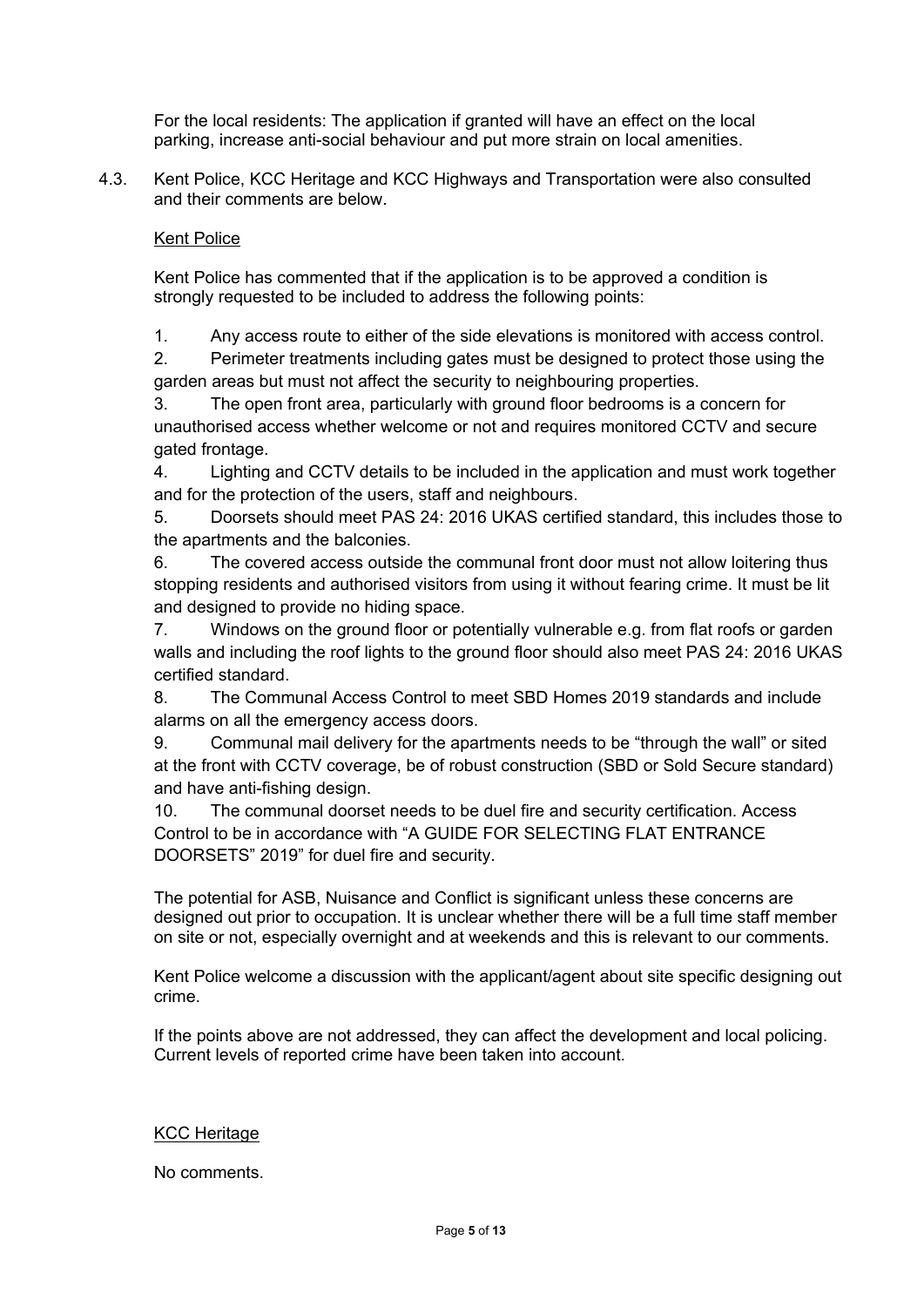# KCC Highways and Transportation

The proposed development is in a sustainable location, with access to local amenities and public transport nearby. The nil provision of vehicle parking is therefore considered to be acceptable, subject to adequate cycle storage being provided. 9 cycle spaces should be provided (1 space for each bedroom). Any cycle storage will need to be covered and secure. Consequently, it is confirmed that provided this requirement is secured by condition, no objection would be raised on behalf of the local highway authority.

# **5. Site Description and Surroundings**

- 5.1. The application site is defined on the Gravesham Local Plan Core Strategy 2014 Policies Map as lying in the urban area of Gravesend. It is in a residential area comprising a mix of two storey detached, semi-detached and terraced properties.
- 5.2. The application site consists of a large two storey (plus attic) 6 bedroom semi-detached dwelling in The Avenue, in use as a single dwelling but is in the process of being converted to an HMO. The site is in the Pelham Road/The Avenue Conservation Area, which is subject to an Article 4 Direction.
- 5.3. One of the key characteristics of the Conservation Area are the small groups of houses built to an identical design, with clusters of these different style buildings running along the street. The east side of The Avenue is notable for this; the application property is one of such a group of pairs of semi-detached houses.
- 5.4. The front garden contains paths to the front door and a narrow side access through to the rear garden of the property. The front garden contains an area of grass and is enclosed by a low brick wall to the front boundary. The rear garden is largely laid to lawn. As can be seen from the above planning history, a single storey rear extension has been approved at the property and is being constructed (application 20210529).
- 5.5. The Avenue is a Permit Parking Area (PPA) and in Zone TC04. The parking restrictions in Zone TC04 apply from 11am to 12 noon, Monday to Friday. During these times a valid PPA permit must be displayed in a vehicle, for it to be permitted to park in this zone.

### **6. Service Manager (Planning) Comments**

### **Background**

- 6.1. A previous case (20211047) for an 11 bedroom HMO at the property was recently refused by the Planning Committee in November 2021 (see above planning history). The refusal grounds were as follows:
	- 1. The proposed development would fail to comply with the Guidance to HMO Amenity Standards in respect of the living conditions for future occupants of the proposed HMO, with regard to inadequate provision of acceptable kitchen/living/dining and bedroom spaces, and the failure to demonstrate appropriate provision for hand wash basins, bathroom ventilation, and refuse storage. The proposal would therefore fail to provide a high standard of amenity for future users, which would conflict with the requirements of the Guidance to HMO Amenity Standards 2006, saved Policy H5 of the Gravesham Local Plan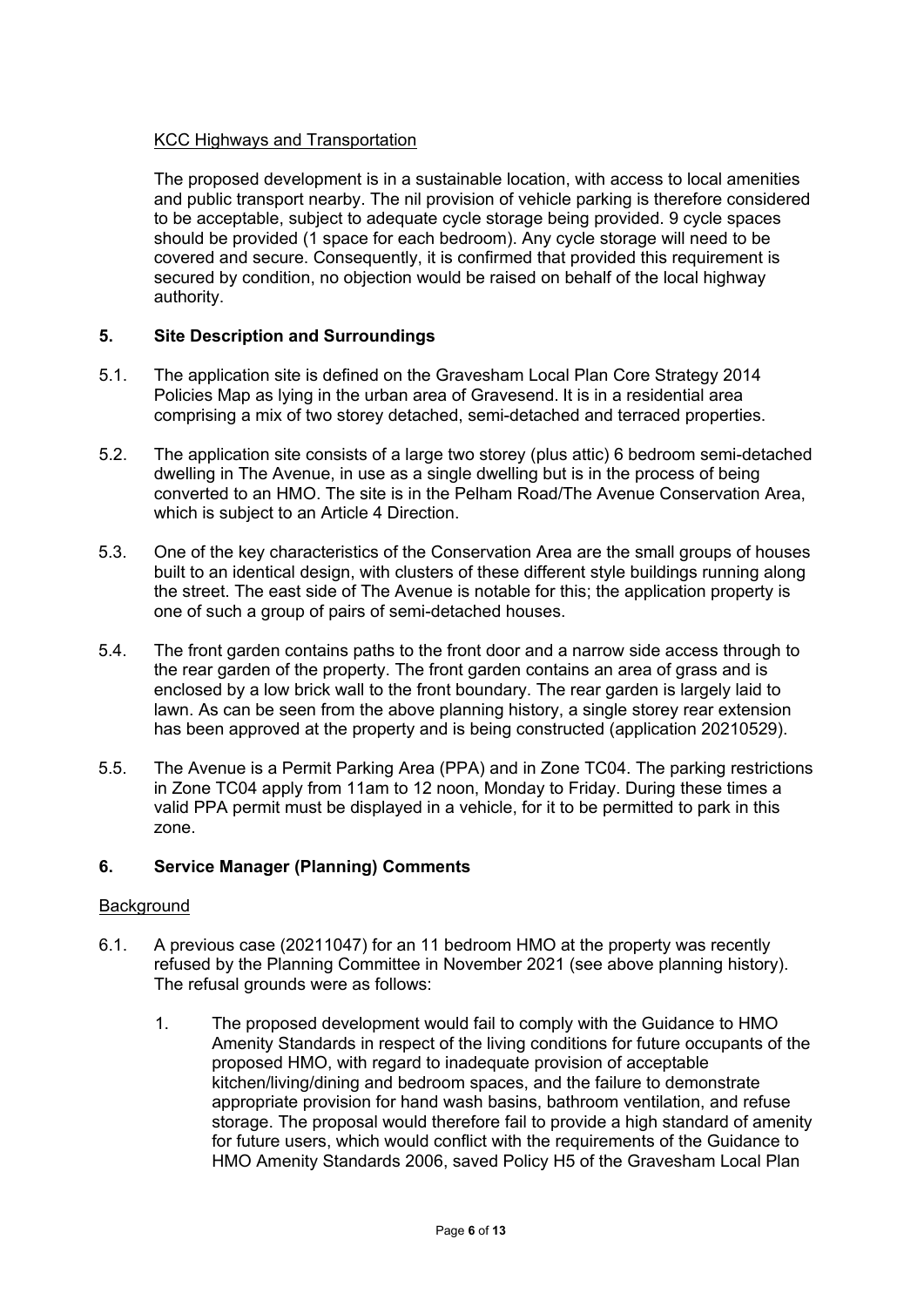First Review 1994, Policy CS19 of the Gravesham Local Plan Core Strategy 2014, and paragraph 130 of the National Planning Policy Framework 2021.

- 2. The proposal fails to secure a contribution towards strategic mitigation measures within the Thames Estuary and Marshes SPA/Ramsar Sites to resolve disturbance issues to wintering birds, and in the absence of this contribution or any evidence to inform an appropriate assessment, the development fails to comply with the requirements of the Habitat Regulations and paragraphs 174 and 180 of the National Planning Policy Framework 2021 and Policy CS12 of the Gravesham Local Plan Core Strategy 2014.
- 6.2. This current application has reduced the proposed number of bedrooms to 9 and has been submitted in an attempt to overcome the previous grounds for refusal.
- 6.3. In considering the previous grounds for refusal, and on the basis that the principle of the development was previously considered acceptable, and that there were no design or character and appearance concerns, the main issues for consideration in the determination of this application are as follows:
	- Residential amenity
	- Highways and parking
	- Ecological impact on the Thames Estuary and Marshes Ramsar/SPA.

### Residential Amenity

- 6.4. The NPPF 2021 states that planning decisions should aim to secure a high standard of amenity for all existing and future users (paragraph 130f). The impact on amenity is also considered with regard to the criteria within Policy CS19 of the Core Strategy 2014, which states that new development should be located, designed and constructed to safeguard the amenity, including privacy, daylight and sunlight, of its occupants, and those of neighbouring properties and land; and avoid adverse environmental impacts.
- 6.5. The amenity of future occupants are also safeguarded in saved Policy H5 (iv) of the Local Plan 1994, which requires that proposals for the conversion of existing properties to HMO use will have regard to the adopted Council's Residential Layout Guidelines. This has been replaced by the Nationally Described Space Standards (NDSS), which set out minimum internal areas for new dwellings based on the level of occupancy, bedroom size and number of storeys. However, these relate more readily to flat conversions than HMOs. The Council has its own adopted guidance on HMO amenity standards, which include minimum room sizes, and this is relevant to the assessment of this proposal.

#### *Internal living space*

- 6.6. Under the previously refused application, there was a concern about the inadequate and below standard living and sleeping spaces.
- 6.7. Under the current application, the submitted Design and Access Statement states the rooms will be single occupancy.
- 6.8. For a single person unit a bedroom should have a minimum floorspace of 6.5m<sup>2</sup>. The bedroom floor areas provided are all in excess of 10m, which is the minimum standard for a double bedroom, with the exception of Room 3 within the ground floor rear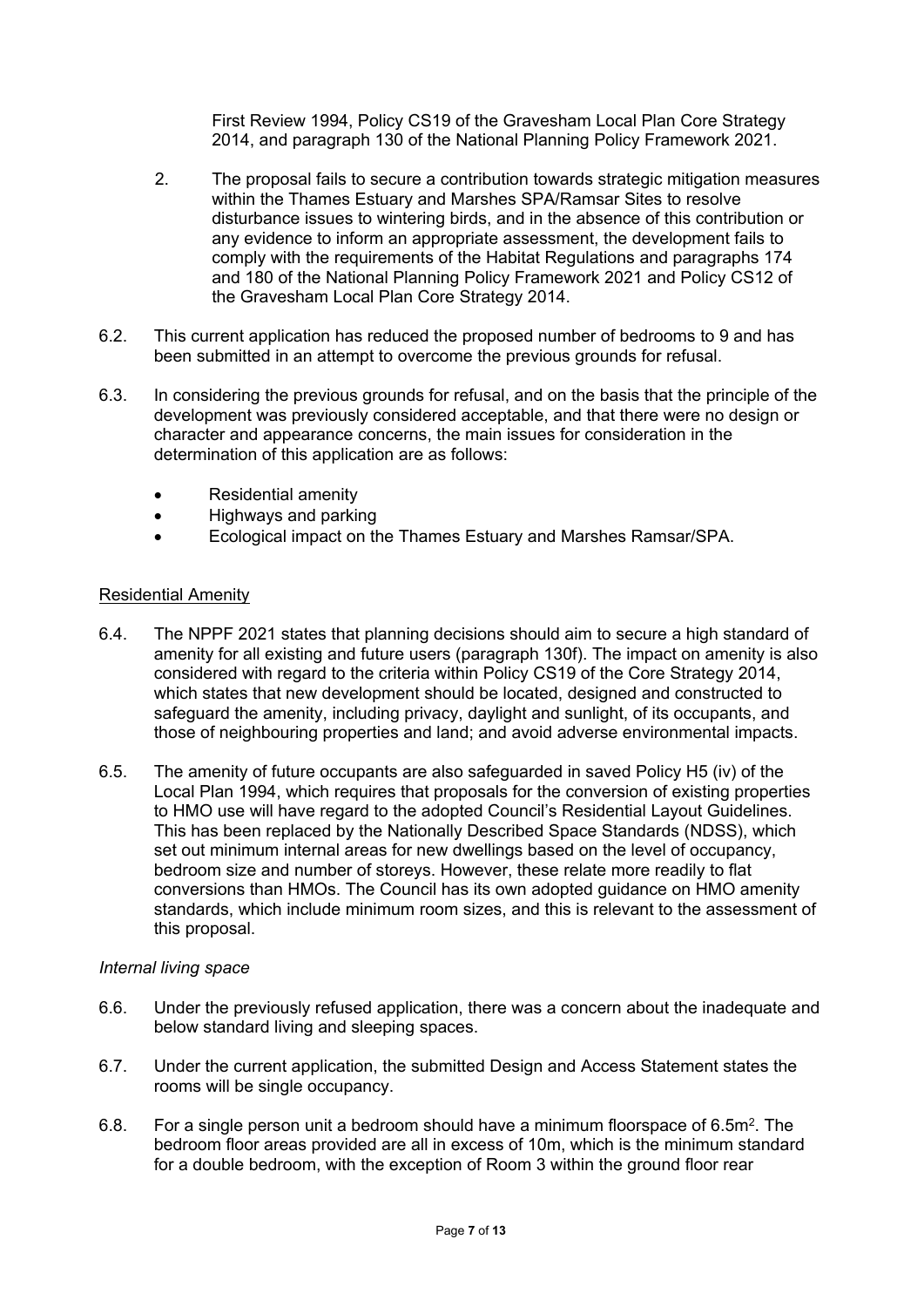extension, which has a floor space of 8.6m<sup>2</sup>. The rooms would therefore all be acceptable for a single person.

- 6.9. There is one kitchen/sitting room provided on the ground floor, which, following the previous application, has been enlarged by the removal of a bedroom. This space measures 29.7m<sup>2</sup>. There is now also a 'communal room' on the first floor, which measures 6.7m<sup>2</sup> (this was also previously a bedroom). The HMO amenity standards require a minimum  $11m^2$  kitchen for 7-10 occupants and  $2m^2$  per person of dining space. For up to 9 occupants this would equate to 29m<sup>2</sup>. Therefore, the proposed kitchen/sitting space would now meet the required minimum standard. There is also now an additional (albeit small) 'communal room' on the first floor which adds to the overall shared living space provision at the property. It is therefore considered that this amended proposal would meet the minimum space standards required for kitchen, dining and living areas from the HMO Amenity Standards SPG, and overcomes the concerns raised in the previous refusal.
- 6.10. In addition, and also in relation to the recommended amenity standards, the submitted Design and Access Statement confirms there will be mechanical ventilation to comply with Building Regulations in all shower and bathrooms. It is not clear whether wash hand basins will be provided in all bedrooms, but it is recognised that there are three WC/shower rooms and one bathroom, which is considered adequate for 9 occupants. The Council's Housing Improvement Officer has stated that "wash hand basins are to be considered where 'reasonably practical'; however, in an older building of four storeys (including the basement where the boiler is located), it would be difficult to say that it is practical to have a basin in each bedroom, especially where there are more than the required shared bathrooms and toilets".
- 6.11. In terms of refuse storage, the submitted plans show space to store bins at the side of the property. Neighbour concerns have been raised about inadequate storage and a lack of enclosure, together with general issues about additional dumping of waste. However, bin storage for the majority of the properties along the road appears to be visible at the front and side; therefore, the proposed refuse storage arrangements are in keeping with this common practice.
- 6.12. The Council's Housing Improvement Officer has confirmed the property will be suitable for a maximum number of 9 occupants, with the first floor communal room to be used as additional dining space. Given the previous amenity concerns raised about a higher number of occupants, it would be considered appropriate to restrict the number of occupants to no more than 9 single occupants. This would then accord with the HMO licence.
- 6.13. On the basis of the amendments to the proposal, and a restriction on the number of occupants, there is no longer a conflict with the requirements of paragraph 130 of the NPPF 2021, Policy CS19 of the Core Strategy, saved Policy H5 of the Local Plan and the Guidance to HMO Amenity Standards in respect of the living conditions for future occupants of the HMO. The proposal therefore provides adequate bedroom and communal space, and is considered to provide an acceptable standard of amenity for future occupiers.

### *Neighbouring amenity*

6.14. No external alterations are proposed as part of the change to an HMO, and as such there are no issues of loss of light or privacy for neighbouring properties.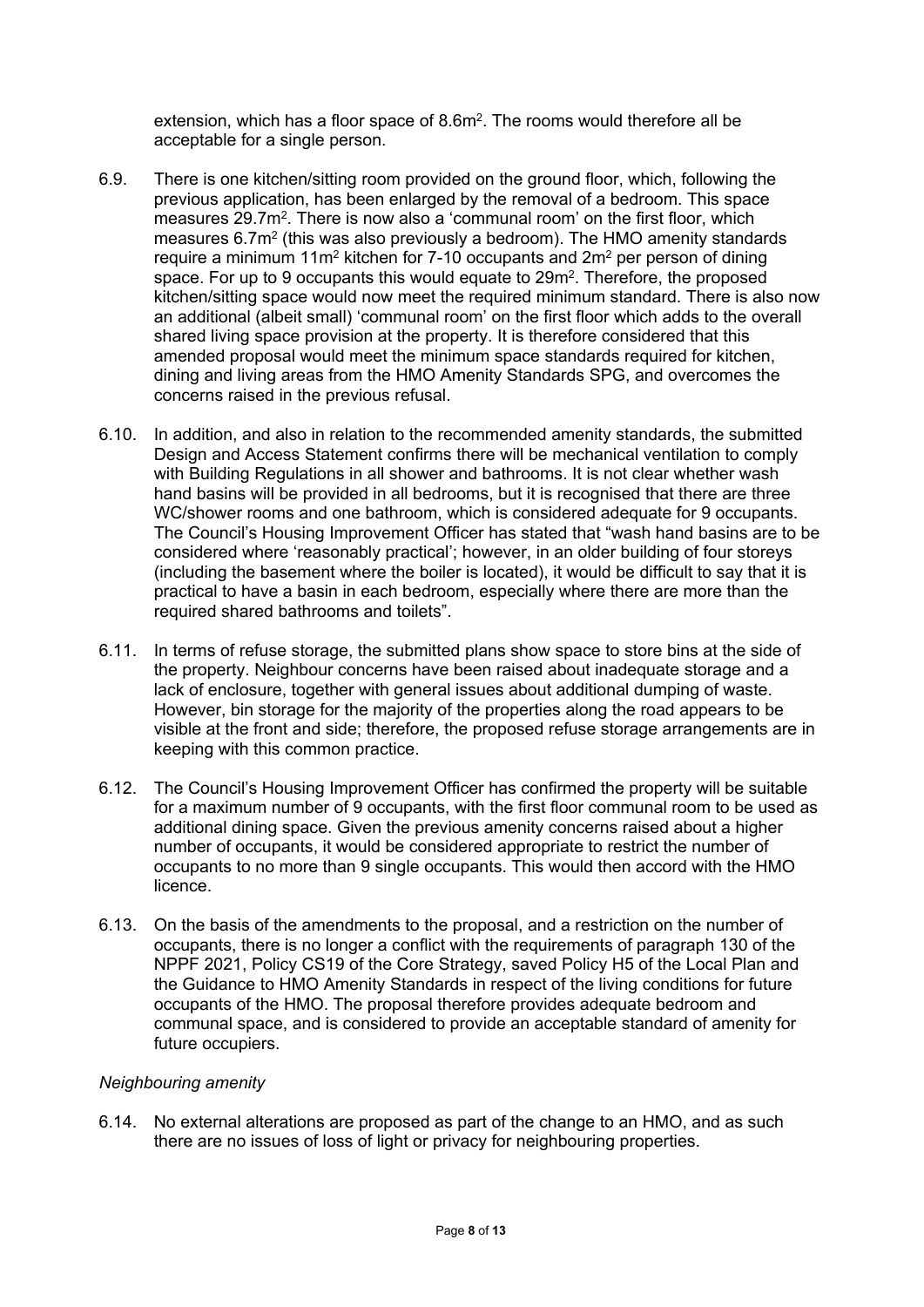- 6.15. Whilst it is recognised that there are concerns from local residents about noise and disturbance from the proposed HMO use, this matter was not previously considered likely to lead to significant harm. The current proposal looks to reduce the proposed number of occupants, which would arguably have even less of an impact. No concerns have been raised by the Council's Environmental Protection Officer.
- 6.16. In terms of soundproofing at the property, this would be a matter controlled by Building Regulations as part of the conversion.
- 6.17. Kent Police have recommended a number of points to be included at the property in order to help design out crime. This includes access control, lighting, alarms, and fire/security certified doors. These recommendations can be achieved through the imposition of an appropriate condition.
- 6.18. On this basis, and as previously considered, the proposal is unlikely to lead to significant harm to the amenity of local residents.

#### Parking and Highways

- 6.19. Policy CS11 of the Core Strategy 2014 and saved Policy P3 of the Local Plan 1994 require new development to provide sufficient parking in accordance with the adopted parking standards, taking account of the availability of alternative means of transport and accessibility to services and facilities.
- 6.20. There are no direct vehicle parking standards for HMOs. Therefore, the proposal has been considered with regard to the adopted parking guidance for new dwellings.
- 6.21. Due to the edge of centre location, there would not be any car parking requirement for the proposal. However, all new dwellings should provide adequate and secure bicycle parking, so with guidance suggesting one space per bedroom for a flat or one space per bedroom for a house, less the existing provision for the property, this would equate to 3 cycle spaces. There would be provision for this within the rear garden, and this could be conditioned to be provided.
- 6.22. Given the accessibility of this site to public transport and town centre services and facilities, there are alternative means for occupants to access employment and other services without the need for a car. Adopted policy encourages the use of alternative means of transport to the private car and offers flexibility in the application of the parking standards in accessible locations such as this. In terms of car parking provision, as the property is edge of centre no car parking is required, and 2011 Census data suggests that some 46% of households in this area of Gravesham do not have access to a car. However, it is recognised that neighbours have raised parking concerns in relation to the number of occupants proposed, and given this is a residents parking permit area, a restriction could be imposed on the number of occupants applying for a permit. The application suggests two permits are likely to be sought. This could be achieved via a condition.
- 6.23. It is also recommended that appropriate provision should be made for the secure parking of motorcycles. This is outside the scope of planning guidance, but there is the potential for occupants to have access to a motorcycle, possibly more so than a car, and there is space at the property to be able to accommodate them. It is recommended that two spaces are provided, along with an electric charging point for battery powered motorcycles. This could be suggested via an informative.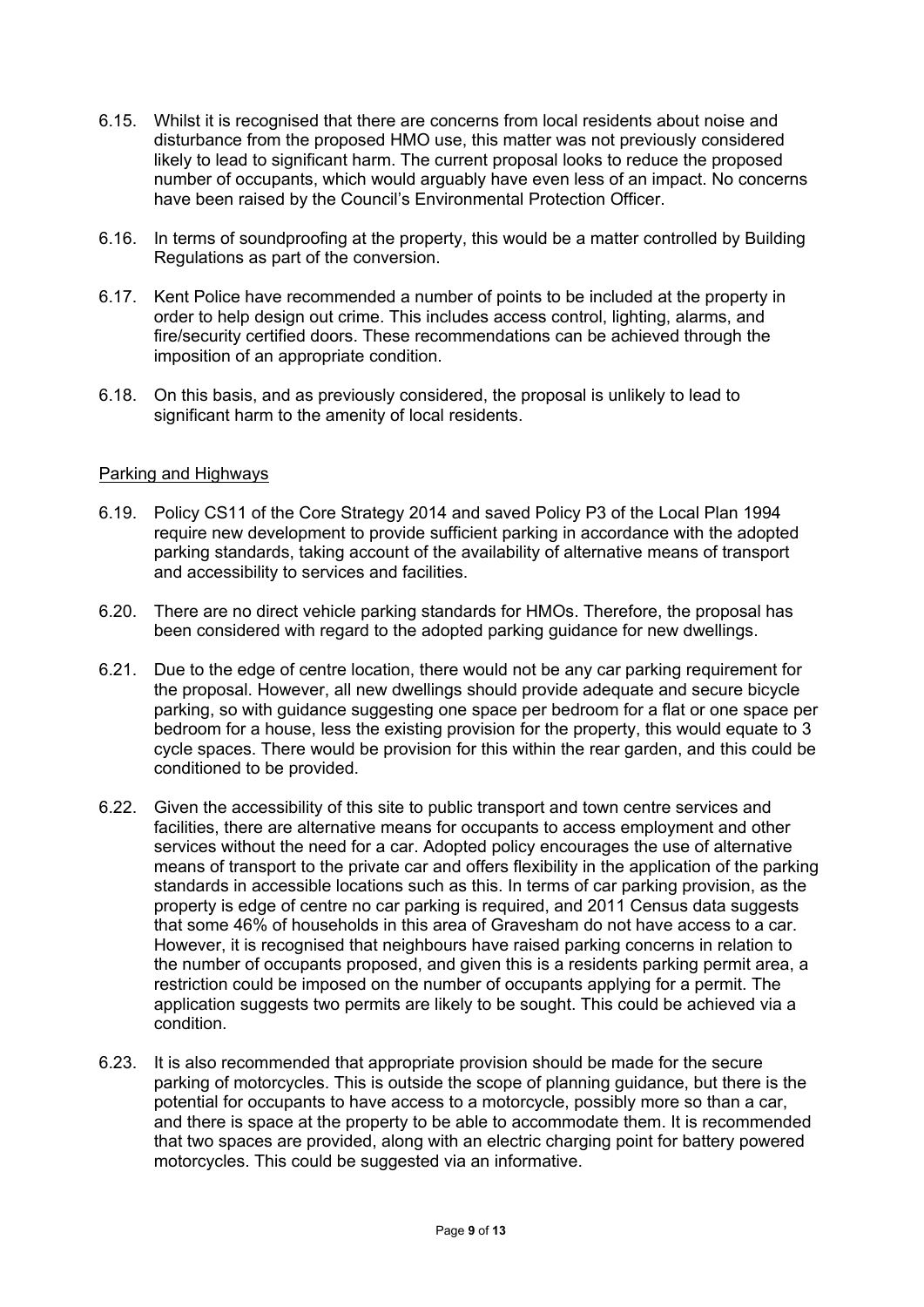6.24. Overall, there would be no adverse highways or parking impacts and it is considered that the proposed development would be in line with Policies CS11 and CS19 of the Core Strategy 2014 and Saved Policies T1 and P3 of the Local Plan 1994.

# Other Material Planning Considerations

#### *Thames Estuary and Marshes Ramsar / Special Protection Area (SPA) – SAMMS Tariff:*

- 6.25. As the application site is within 6km of the Thames Estuary and Marshes SPA/Ramsar Sites and would provide additional residential accommodation, the proposed development is likely to have a significant effect, either alone or in-combination, on the coastal North Kent Special Protection Areas (SPAs)/Ramsar sites from recreational disturbance on the over-wintering bird interest. On this basis a tariff of £761.49 is required (given there would be three additional bedrooms proposed on the site).
- 6.26. The applicant has signed a SAMMS Contribution Agreement and paid the appropriate tariff for the development, which would help put in place adequate measures to mitigate against potential significant adverse effects on the Thames Estuary and Marshes SPA/Ramsar Sites, and would meet the requirements of paragraphs 174 and 180 of the NPPF 2021 and Policy CS12 of the Core Strategy 2014.

### **7. Conclusion and Overall Balancing Exercise**

7.1. The occupier amenity and SAMMS issues raised in the grounds for refusal of the previous application (20211047) have been overcome with the reduction in the number of bedrooms proposed, and the payment of the SAMMS contribution. On this basis, the proposal is considered to provide acceptable standards of amenity for future occupiers and would result in an application which is compliant with the adopted Development Plan and material planning considerations.

\_\_\_\_\_\_\_\_\_\_\_\_\_\_\_\_\_\_\_\_\_\_\_\_\_\_\_\_\_\_\_\_\_\_\_\_\_\_\_\_\_\_\_\_\_\_\_\_\_\_\_\_\_\_\_\_\_\_\_\_\_\_\_\_\_\_\_\_\_\_\_\_\_\_\_\_\_

### **Recommendation**

### **Approve with conditions.**

#### **Conditions**

1. The development hereby approved shall be begun not later than 3 years following the date of this permission.

Reason: In pursuance of Section 91 of the Town and Country Planning Act 1990, as amended by Section 51 of the Planning and Compulsory Purchase Act 2004.

2. The development hereby permitted shall be carried out in precise accordance with the following approved plans and particulars:

> Heritage Statement; Design and Access Statement; Drawing no. 25TA/A3/01 (Site Map and No Change to Elevations); Drawing no. 25TA/A3/02 (Proposed Ground Floor Plan);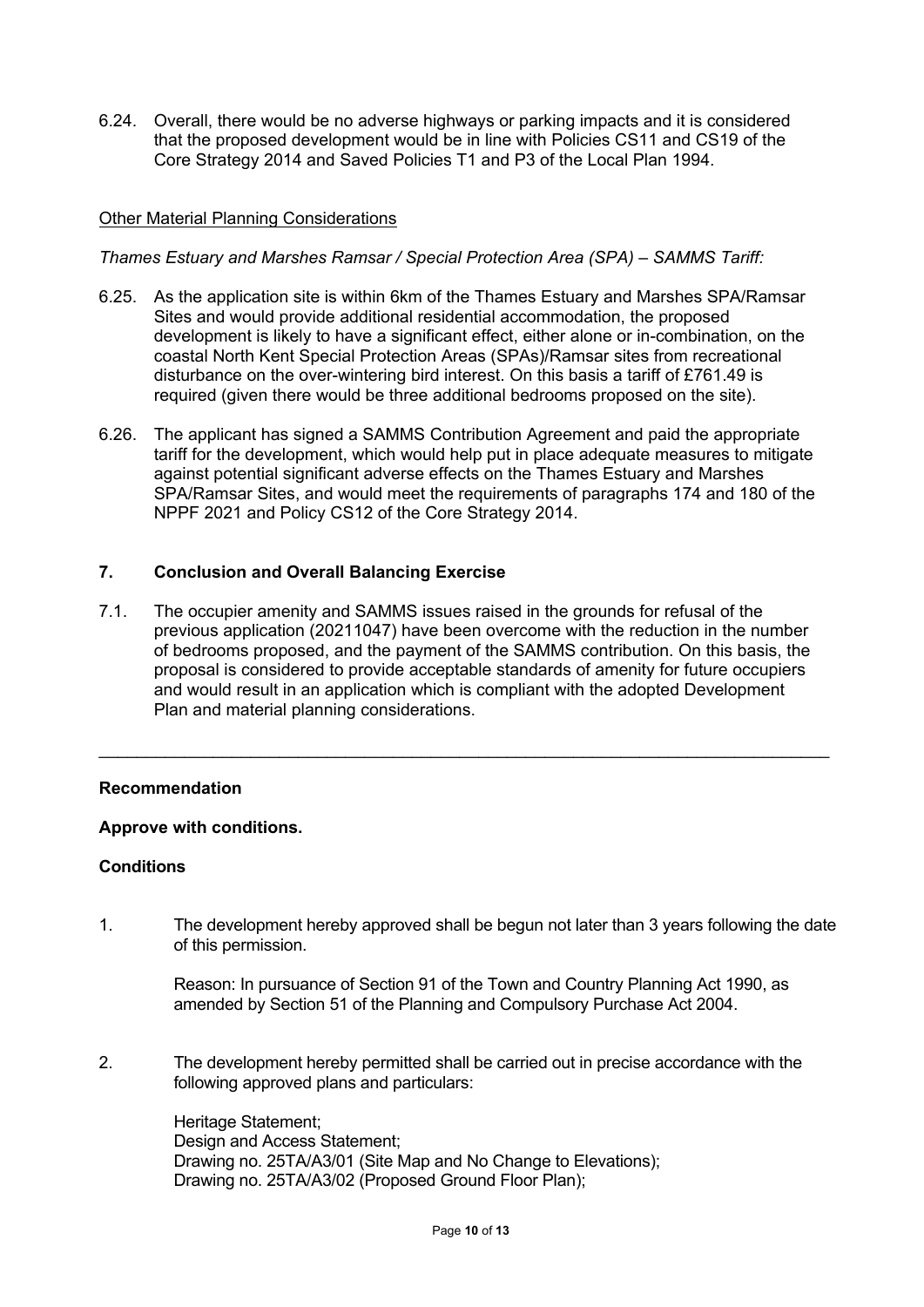Drawing no. 25TA/A3/03 (Proposed First Floor Plan); Drawing no. 25TA/A3/04 (Proposed Second Floor Plan); Drawing no. 25TA/A3/05 (No Change to Block Plan); and Drawing no. 25TA/A3/06 (Existing Floor Plans). (All received 10 December 2021) Application form received 14 December 2021.

Reason: For the avoidance of doubt and in the interests of proper planning.

3. The development hereby approved shall not be occupied until a scheme of cycle storage facilities incorporating 3 cycle parking spaces within a secure and weatherproof enclosure has been submitted to and approved in writing by the Local Planning Authority. These facilities shall be made available for use prior to first occupation of the development hereby approved and retained for use by site users at all times thereafter.

> Reason: In order to encourage options for sustainable travel in accordance with Policies CS11 and CS19 of the Gravesham Local Plan Core Strategy 2014.

4. Prior to the first occupation of the development hereby permitted, details of security for the property to comply with the recommendations of Kent Police in their letter dated 29 January 2022, including access controls, lighting, alarms, and fire/security certified doors, shall be submitted to and approved in writing by the Local Planning Authority and the work shall be carried out in strict accordance with those details.

Reason: To ensure a safe living environment in the interests of amenity, and in accordance with Policy CS19 of the Local Plan Core Strategy 2014.

5. The approved refuse storage facilities for the development hereby approved shall be provided prior to the first occupation of the development hereby permitted, and shall thereafter shall be retained for such purposes at all times.

> Reason: In the interest of amenity and in accordance with Policy CS19 of the Gravesham Local Plan Core Strategy 2014.

6. Notwithstanding the details submitted on the application form and in the approved plans, the number of bedrooms and occupants at the property shall at no time be more than 9.

> Reason: To ensure the protection of the residential amenities of occupiers and neighbouring properties and in accordance with Policy CS19 of the Gravesham Local Plan Core Strategy 2014.

7. No more than 2 residents' parking permits shall be sought in relation to the property at 25 The Avenue, Gravesend.

> Reason: In the interests of amenity and parking pressures in the area, and in accordance with Policy CS19 of the Gravesham Local Plan Core Strategy 2014.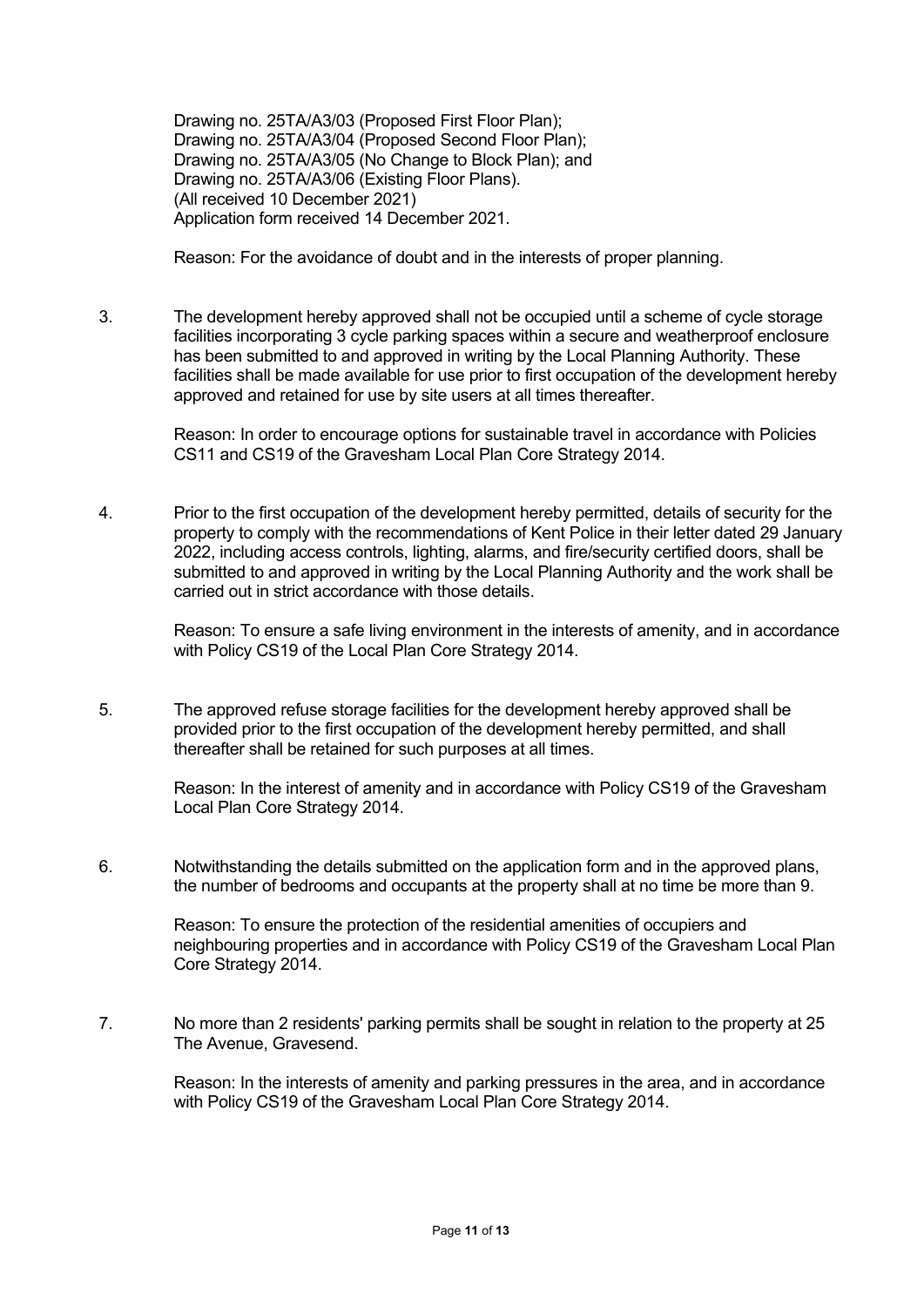# INFORMATIVES:-

# 1 WORKS OF CONSTRUCTION

Hours of work of construction site plant, equipment and machinery, should be restricted to not earlier than 7.00 a.m. and not later than 6.00 p.m. weekdays and Saturday working should be restricted to not earlier than 8.00a.m. and not later than 1.00 p.m. No work shall be carried out on Sundays, Bank or Public Holidays.

i. Suitable sound attenuation shall be used at all times in respect of all plant, machinery and equipment in operation on site in order to aid prevention of noise nuisance. Compliance with BS 5228: Part 1: 1984 and subsequent amendments regarding the use of equipment on site will be required in appropriate cases.

ii. A suitable method of control shall be used in order to aid prevention of dust nuisance arising from work activities on site.

iii. Burning of waste materials shall not be carried out on site. Such materials are to be stored in a suitable receptacle, as far from residential accommodation as reasonably practicable, pending disposal off site.

iv. Adequate arrangements shall be made to remove all waste material from the site on a regular basis and to dispose of it at a suitably licensed waste disposal site.

### 2 DEVIATION FROM APPROVED PLANS

It is possible that any proposed deviation from the approved plans could be classed as a 'material' change requiring a further application/permission. In the event that any change is proposed, applicants are advised to seek advice from the Local Planning Authority [as proceeding without the necessary permissions could nullify this permission].

# 3 BUILDING REGULATIONS CONSENT

The granting of planning permission is independent from the granting of Building Regulations consent (which may, or may not, be required). In the event of a change to the scheme granted planning permission being required to satisfy the Building Regulations, applicants are advised to seek advice from the Local Planning Authority [as proceeding without the necessary permissions could nullify this permission].

### 4 STATEMENT OF POSITIVE AND PROACTIVE APPROACH TO DECISION-MAKING

In accordance with Article 35 (2) of the Town and Country Planning (Development Management Procedure) (England) Order 2015 (as amended), and paragraph 38 of the National Planning Policy Framework (NPPF) 2021, the Local Planning Authority has approached the assessment and determination of this application in a positive and creative way and, where appropriate, has worked pro-actively with the applicant to secure a development that is sustainable and that improves the economic, social and environmental conditions of the area, and that is in accordance with the Development Plan for the area.

# 5 SMOKE CONTROL

The proposed development is situated in a smoke control area. As such, only authorised smokeless fuels as listed in the Smoke Control Areas (Authorised Fuels) Regulations 1991 shall be burnt or fireplaces/appliances exempted by Smoke Control (Exempted Fireplaces) Orders shall be utilised. Exempt appliances are appliances (ovens including pizza and tandoori ovens, wood burners and